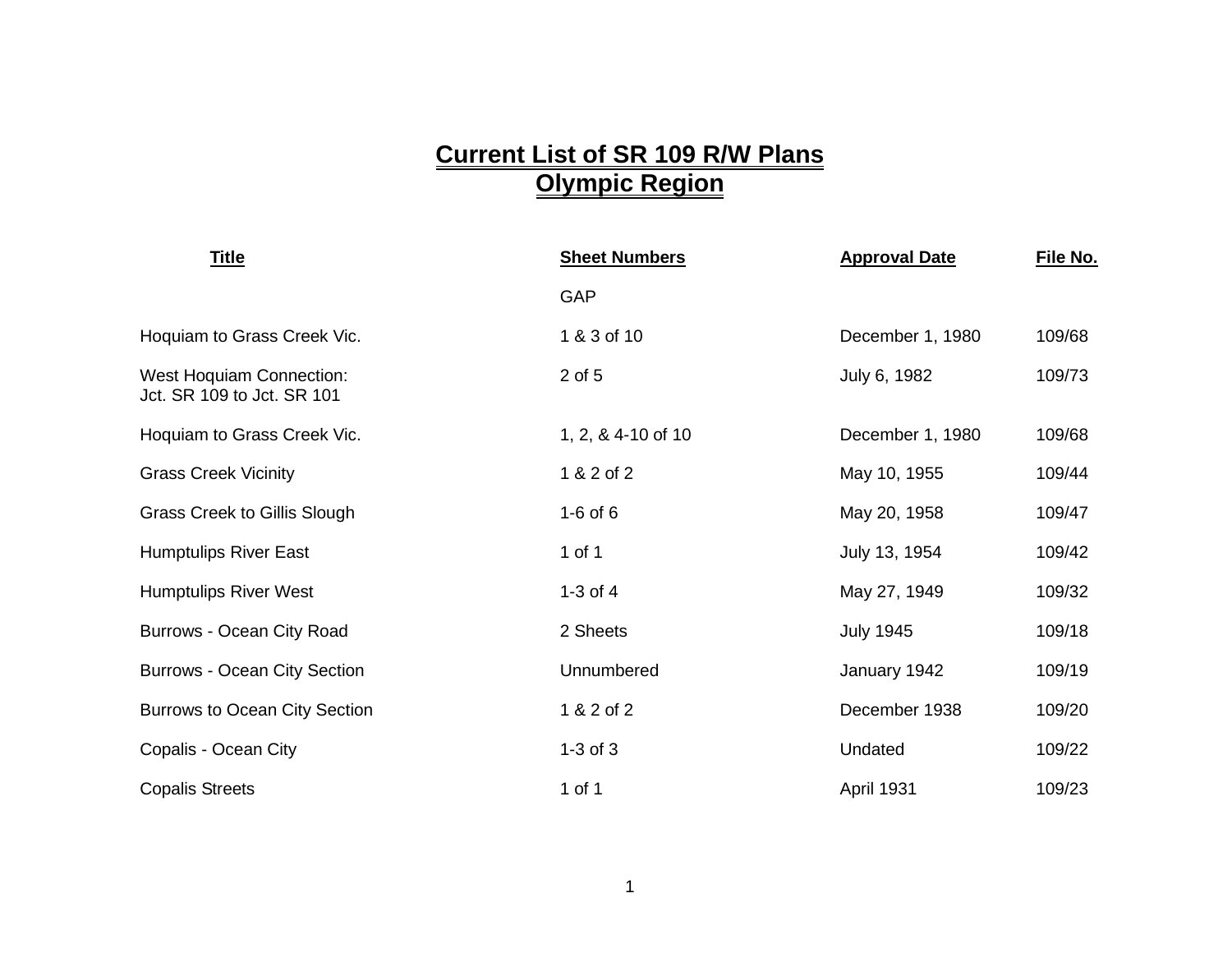| Copalis River Bridge & Approaches            | 1 of 1       | February 21, 1950  | 109/35  |
|----------------------------------------------|--------------|--------------------|---------|
| <b>Copalis North</b>                         | $2-5$ of $5$ | Undated            | 109/6   |
| Copalis to Pacific Beach                     | 1 of 1       | June 25, 1948      | 109/29  |
| <b>Copalis North</b>                         | 5 of 5       | Undated            | 109/6   |
| Copalis - Pacific Beach                      | $1-3$ of $3$ | November 1929      | 109/8   |
| Copalis - Pacific Beach                      | 1 & 2 of 2   | January 1930       | 109/9   |
| Pacific Beach South                          | 5 & 6 of 7   | <b>June 1928</b>   | 109/5   |
| <b>Elk Creek Vicinity</b>                    | 1 of 1       | May 3, 1966        | 109/55  |
| Pacific Beach South                          | 6 & 7 of 7   | <b>June 1928</b>   | 109/5   |
| <b>Copalis to Pacific Beach</b>              | 1 of 1       | February 27, 1951  | 109/35A |
| Pacific Beach Vicinity                       | 1 & 2 of 2   | May 6, 1952        | 109/36  |
| Pacific Beach Main Street to Campbell Avenue | 1 & 2 of 2   | September 20, 1955 | 109/45  |
| Quinault Indian Reservation to Joe Creek     | 1A & 1B of 1 | 1944               | 109/28  |
| <b>Moclips Vicinity</b>                      | 1 of 1       | May 1, 2008        | 109/82  |
| Quinault Indian Reservation to Joe Creek     | 1A of 1      | 1944               | 109/28  |
| Moclips - Taholah Road                       | 1 of 1       | Undated            | 109/81  |
| Moclips - Taholah Rd. Retracement            | 1 of 1       | May 5, 1978        | 109/64  |